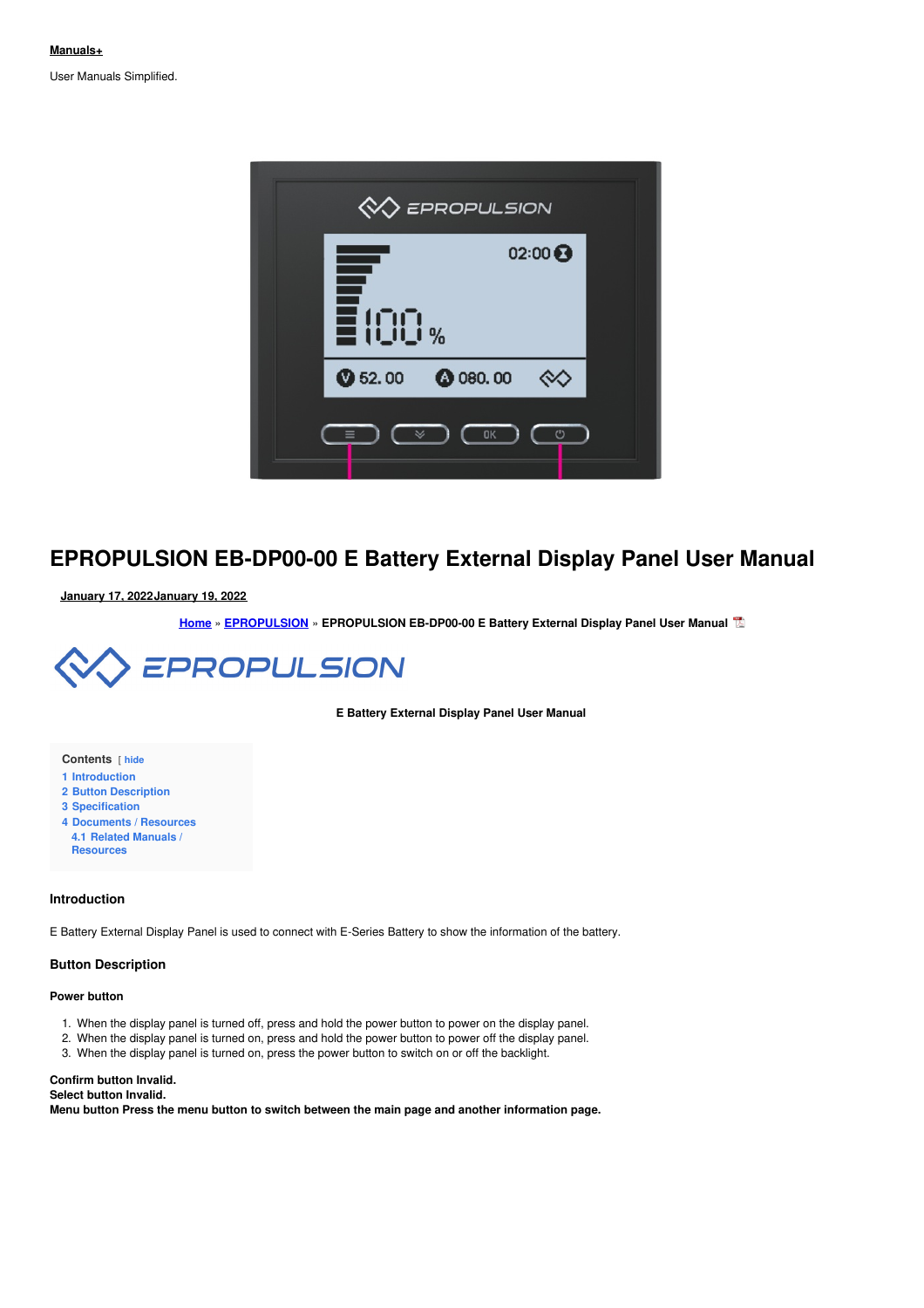<span id="page-1-0"></span>

Power

# **Connect with battery**



**E Series Battery** 

2. Connect with battery and motor



**E Series Battery**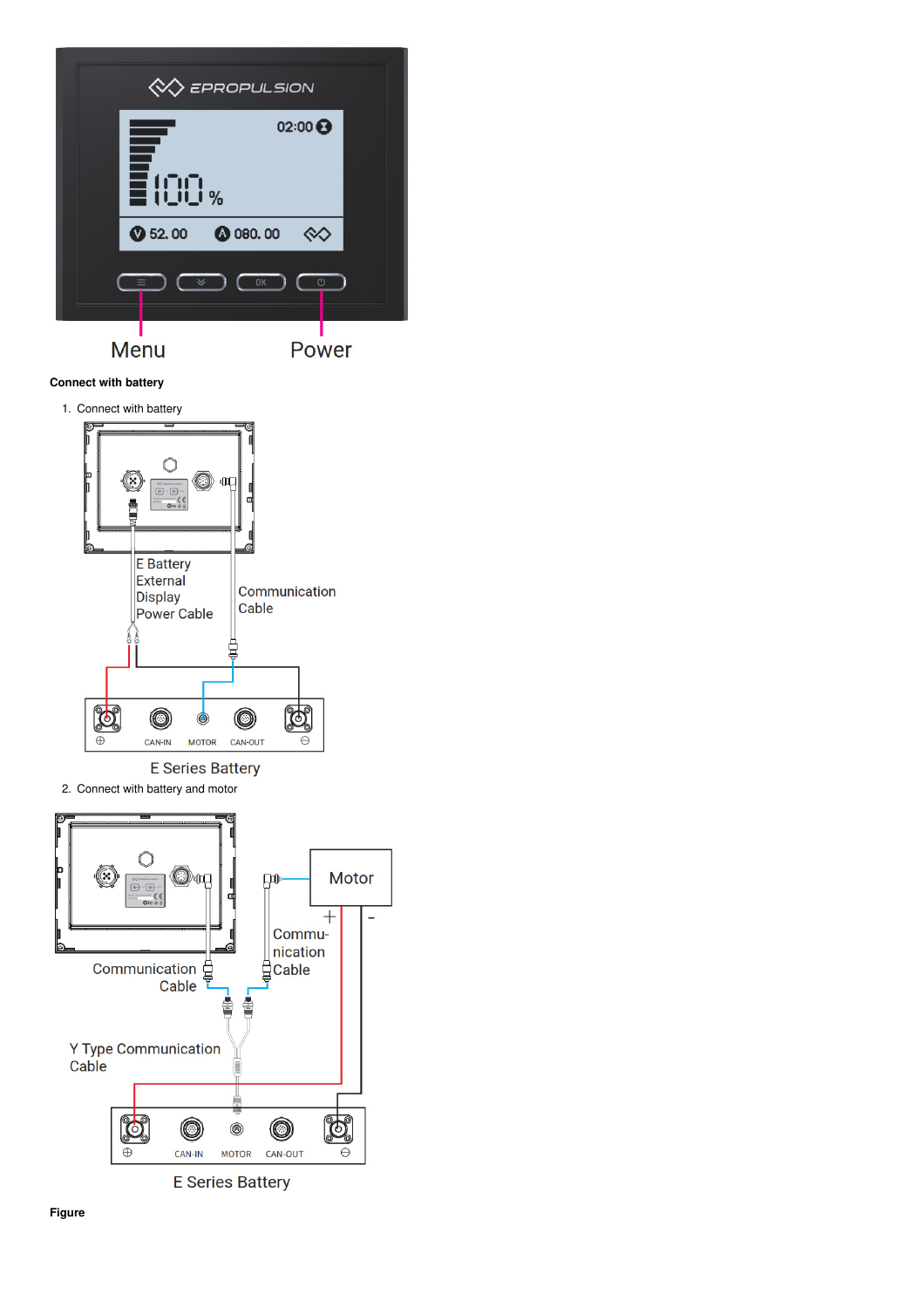| 100 %                       | <b>Battery level</b>                  | Indicating battery level.                                                                                                               |
|-----------------------------|---------------------------------------|-----------------------------------------------------------------------------------------------------------------------------------------|
| <b>@</b> 00.06              | Battery voltage                       | Battery voltage, unit: V                                                                                                                |
| <b>@</b> 000.06             | <b>Battery current</b>                | Battery current, unit: A. A positive number indicates the<br>charging current and a negative number indicates the<br>discharge current. |
| $00:00$ $\odot$             | Battery remaining time                | Battery remaining time. Displaying NA means that the data is<br>invalid.                                                                |
| Equipment offline.          | Equipment offline                     | The communication between the battery and the display panel<br>is failed.                                                               |
| $\left( \mathbf{I} \right)$ | <b>Battery error</b>                  | Hidden: No error<br>Blink: Error occurs                                                                                                 |
|                             | Battery charging indicator            | Hidden: Not charged<br>Shown constant: Charging                                                                                         |
| P                           | Battery max output power              | Battery current max output power                                                                                                        |
| O                           | Battery Undervoltage protection value | Battery current Undervoltage protection value                                                                                           |
| 8                           | Battery highest temperature           | Battery current highest temperature                                                                                                     |
| $\overline{\mathbf{a}}$     | Battery lowest temperature            | Battery current lowest temperature                                                                                                      |
| Battery error code          | Low battery level                     |                                                                                                                                         |
| Specification               |                                       |                                                                                                                                         |
| Size<br>Display panel       |                                       | 138.5 x 106.9 x 42.5 mm<br>4.3''                                                                                                        |

<span id="page-2-0"></span>Image resolution 256×160 Power supply<br>
Power supply<br>
Power supply<br>
SV / 48V<br>
SV / 48V

**In the box**